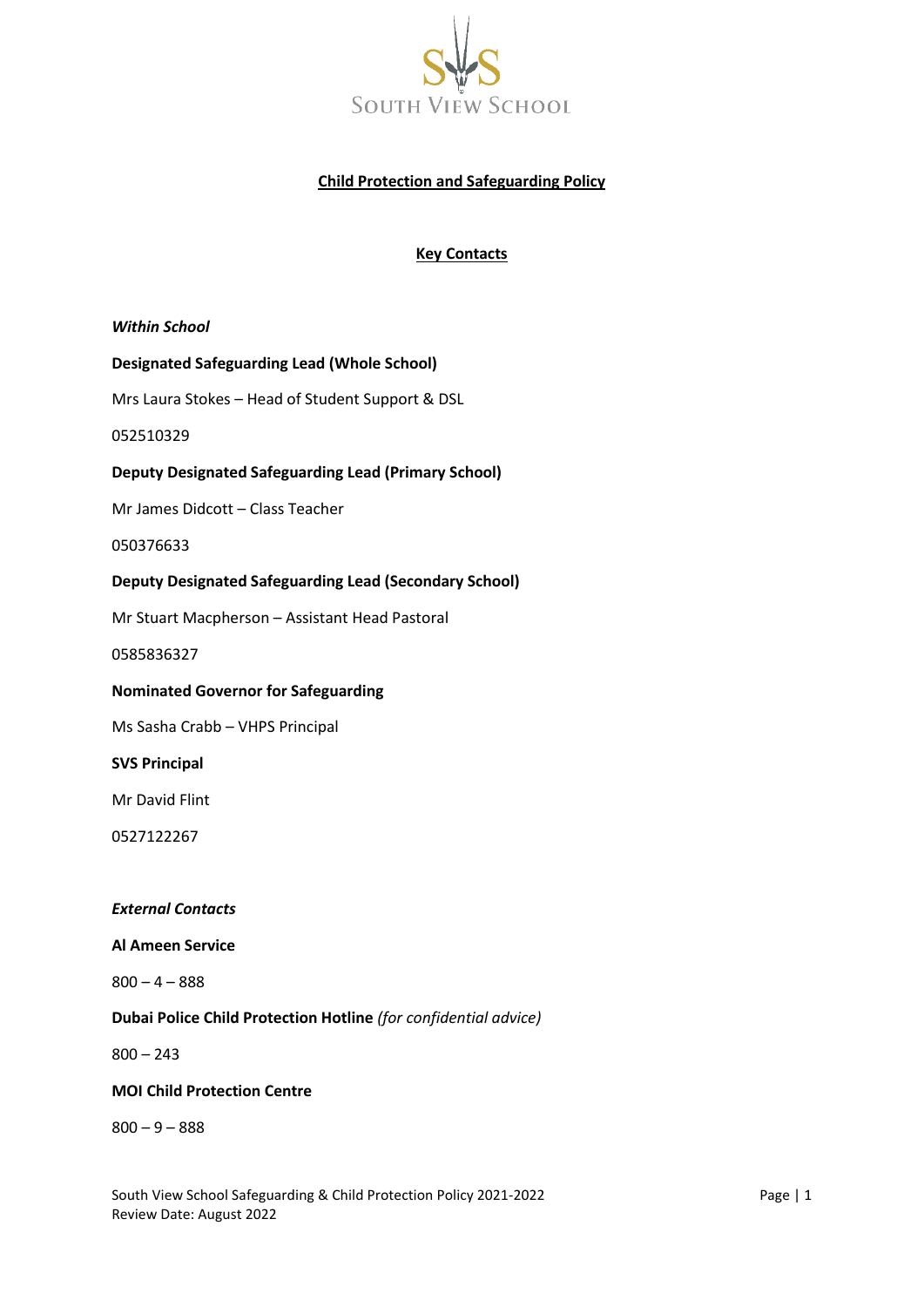

### **Introduction**

South View School fully recognises its responsibility to safeguard, promote and protect the safety of all children. The guiding principle is the belief that it is always unacceptable for a child to experience abuse of any kind. This policy has been formulated to ensure that South View School takes every possible measure to prevent abuse. It aims to ensure that none of its staff or volunteers engage in behaviour that could allow abuse to occur or actions that could be misinterpreted by children, their families or other adults as constituting or leading to abuse.

### **Safeguarding is defined as –**

- Protecting children from maltreatment
- Preventing impairment of children's health or development
- Ensuring that children are growing up in circumstances consistent with provision of safe and effective care
- Taking action to enable all children to have the best life chances.

### **Child Protection is defined as –**

- The activity that is undertaken to protect specific children who are suffering or likely to suffer significant harm.
- A child protection policy is a statement of intent that demonstrates a commitment to safeguard children from harm and makes clear to all what is required in relation to the protection of children. It helps to create a safe and positive environment for children and to show that all staff of South View School take our responsibility of care seriously.

This includes but is not limited to safeguarding children in specific circumstances.

| Neglect                          | Physical abuse                  | <b>Emotional abuse</b>        |
|----------------------------------|---------------------------------|-------------------------------|
| Sexual abuse                     | Bullying, including online and  | Racist, disability and        |
|                                  | prejudice-based bullying        | homophobic or transphobic     |
|                                  |                                 | abuse                         |
| Gender based violence/           | Radicalisation and or extremist | Child Sexual Exploitation and |
| violence against women and       | behaviour                       | trafficking                   |
| girls                            |                                 |                               |
| Impact of new technology on      | Teenage relationship abuse      | Substance Abuse               |
| sexual behaviour e.g. Youth      |                                 |                               |
| <b>Produced Sexual Imagery</b>   |                                 |                               |
| <b>Female Genital Mutilation</b> | <b>Forced Marriage</b>          | Fabricated/induced illness    |
| Online including grooming via    | Peer on peer abuse              | Self-harm behaviours          |
| social networking, online        |                                 |                               |
| gaming, video messaging          |                                 |                               |
| Children with mental health      | Up skirting                     |                               |
| difficulties or illness          |                                 |                               |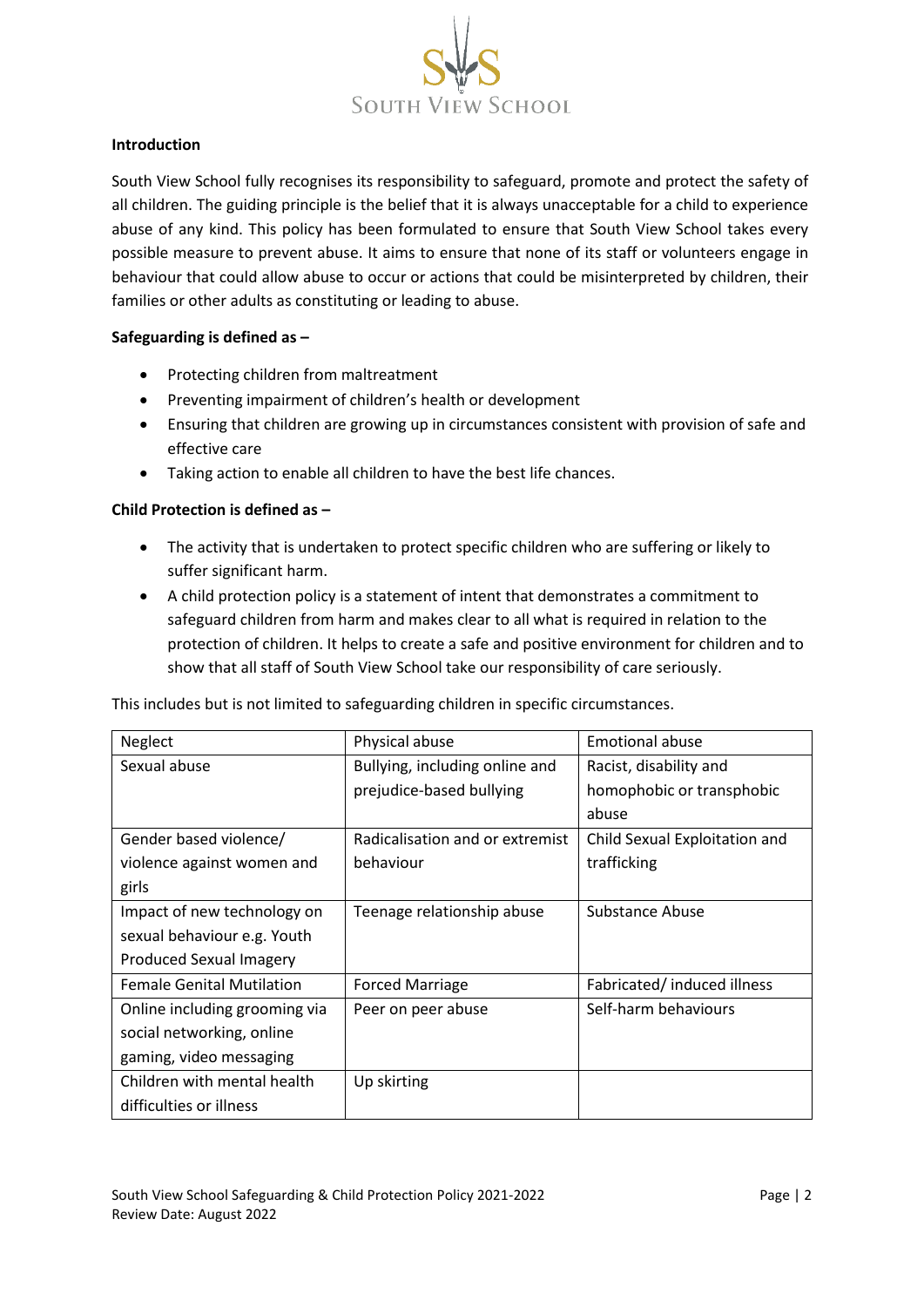

# **South View School is committed to safeguarding and promoting the welfare of all its children. We believe that:**

- All children/young people have an equal right to be protected from harm.
- Children/young people need support which matches their individual needs, including those who may have experienced abuse.
- All children/young people have the right to speak freely and voice their values and beliefs.
- All children/young people must be encouraged to respect each other's values and support each other.
- All children/young people have a right to be supported to meet their emotional, and social needs as well as their educational needs.
- Schools can and do contribute to the prevention of abuse, victimisation, bullying, exploitation, extreme behaviours, discriminatory views and risk taking behaviours.
- All staff, volunteers and visitors have an important role to play in safeguarding children and protecting them from abuse.

### **Purpose**

An effective whole-school child safety and protection policy is one which provides clear direction to staff and others about prevention of illness, prevention and treatment of sickness, the physical safety of children and finally the expected behaviour when dealing with child protection issues. An effective policy also makes explicit the school's commitment to the development of good practices and sound procedures. This ensures that child protection concerns, referrals and monitoring may be handled sensitively, professionally and in ways which support the needs of the child.

### **Context**

South View School recognizes that children have a right to feel secure and cannot learn effectively and succeed in school if they are suffering emotionally or physically. School staff are uniquely placed to recognize signs of abuse and build strong bonds with children in their care.

### **Aims**

The aim of South View Schools' child protection policy is to safeguard children from all forms of violence, negligence, abuse, exploitation in accordance with the United Nations Convention on the Rights of the Child (1989) and the UAE Child Protection Law 2016 ('Wudeema's Law' – Federal Law No.3 2016). The Convention refers to all children up to the age of 18 years.

Safeguarding and promoting the welfare of children is defined as protecting children from maltreatment, ensuring that children grow up in circumstances consistent with the provision of safe and effective care (UNICEF). The best interests of the child should be the primary consideration, children are to be protected from all forms of discrimination and every child has the right to life, survival and development.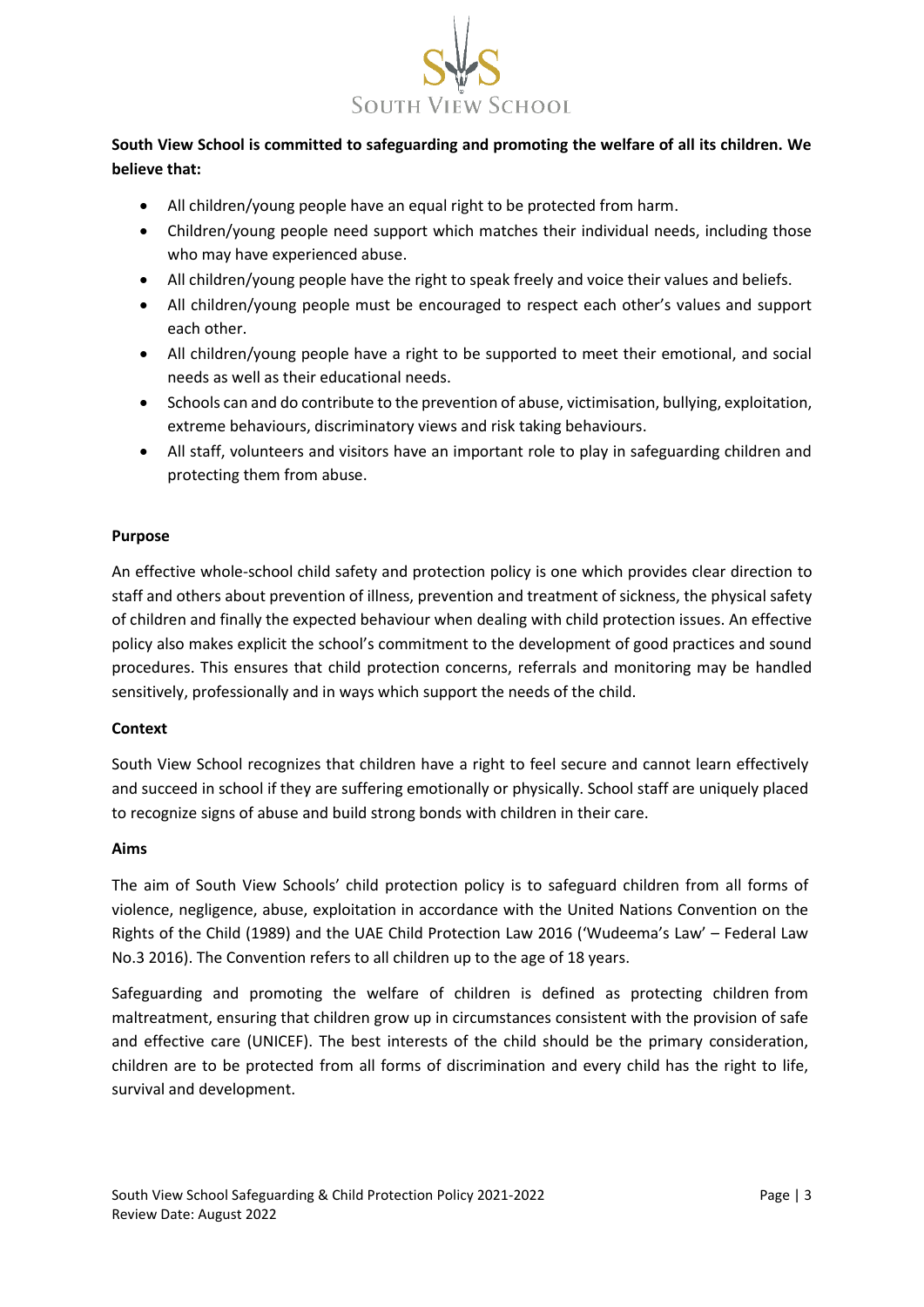

### **It is our aim to**

- Raise awareness of child protection, safeguarding roles and responsibilities with school staff and volunteers.
- Develop, implement and review procedures in our school that enable all staff and volunteers to identify and report cases, or suspected cases of abuse.
- Support children with additional needs.
- Ensure the practise of safe recruitment in checking and recording of the suitability of staff and volunteers who work with children.
- Establish a safe environment in which children can learn and develop.
- Ensure that allegations or concerns against staff are dealt with in accordance with the Dubai Ministry of the Interior and Department of Education policies and procedures.

### **The whole school will aim to:**

- Establish and maintain an environment where children feel secure and are encouraged to talk and are heard.
- Ensure that children know that there are adults in the school whom they can approach if they are worried or to have concerns.
- Include opportunities in the curriculum for children to develop the skills they need to recognise and stay safe from abuse.
- Follow the procedures set out by the Department of Education and the Ministry of the Interior.
- Ensure that parents have an understanding of the responsibility placed on the school and its staff, by setting out its obligations on child protection, on the school website and the parent's handbook, and that parents are offered a copy of the policy on request.
- Ensure that children have an understanding of the Child Protection Policy by making a child friendly copy available in their home-school link book, as well as delivering lessons on childprotection and safeguarding issues through the course of PSHE lessons and other appropriate means, where applicable.
- Notify the Ministry of Interior Child Protection Centre of any suspected cases of child abuse.
- Inform parents of any concerns, and provide them with opportunities to change the situation, where this does not place the child at greater risk.
- Develop effective links with the Ministry of the Interior (MOI) Child Protection South View School Child Protection Policy Centre and local police.
- Liaise with other agencies that support children.
- Ensure there is a designated person/Child Protection Liaison Officer (CPLO) appointed.

### **The Child Protection Liaison Officer in South View School is Laura Stokes.**

*In the event of this person being unavailable please report to James Didcott or Stuart Macpherson.*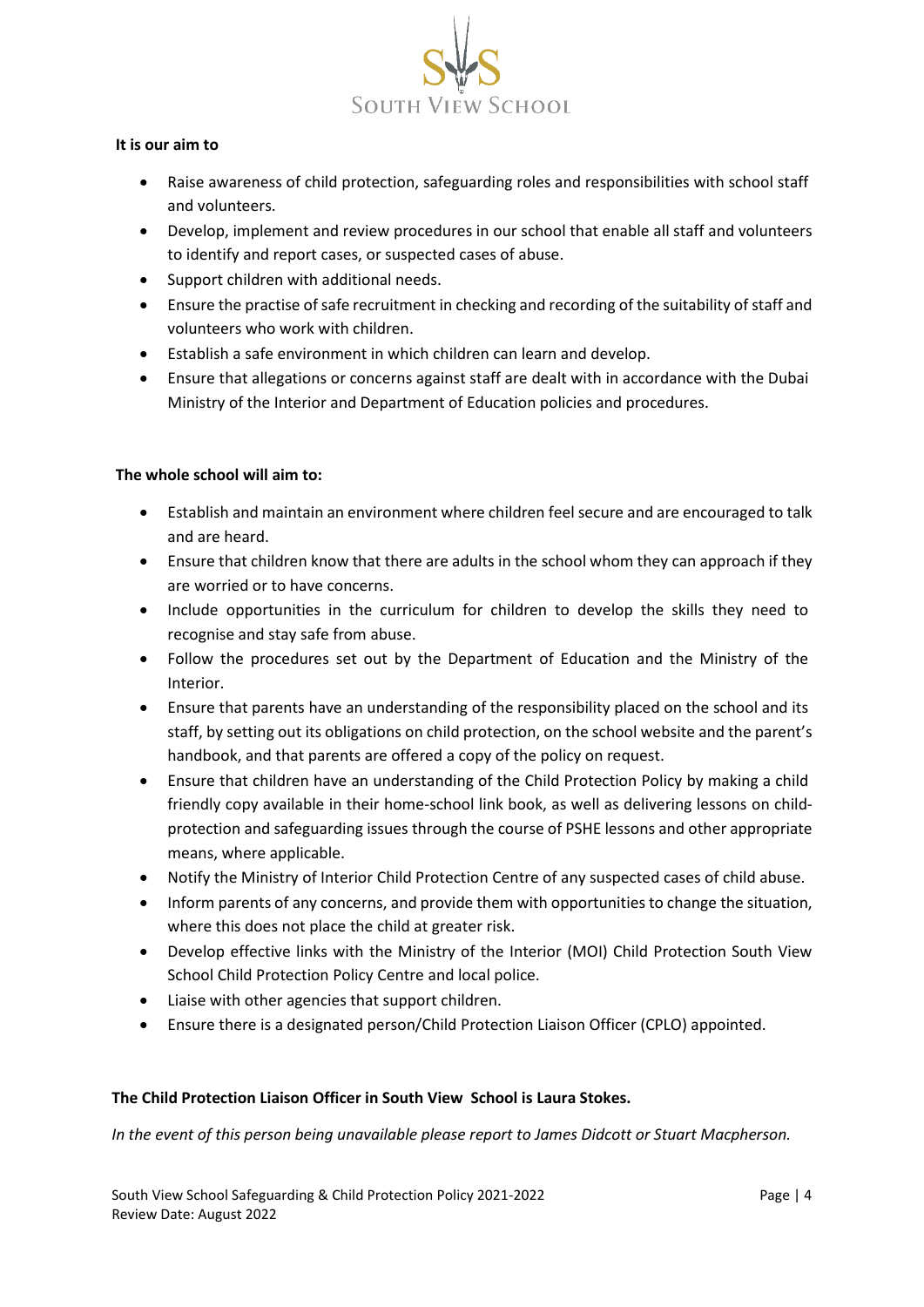

**The CPLO responsibilities are to:** To take lead responsibility for coordinating child protection activity within the school. Together, the team will provide support to staff members to carry out their safeguarding duties and will liaise closely with other services.

- Ensure the Principal is kept fully informed of any concerns.
- Ensure that the school SLT and staff are fully aware of and understand their responsibilities and obligations under this policy.
- Ensure that staff have appropriate training and attend training every 2 years.
- Ensure that all staff and volunteers know the name of the designated CP team, their role and contact details.
- Keep written records of child protection concerns, ensuring that they are stored securely and separately from the main pupil files.
- Ensure that copies of child protection records and/or records of concerns are transferred accordingly (separate from student files) when a child leaves the school.
- Ensure that when a student leaves the school their information is transferred to the new school immediately.
- Inform parents of any concerns and work with them to try to facilitate change, unless this would place the student at greater risk.
- Decide whether to take further action about specific concerns.
- Provide guidance to parents and staff about obtaining support.

## **Responsibilities of adults within the School Community:**

- All adults are required to be aware of and alert to the signs of abuse.
- If an adult identifies that a child may be in an abusive situation they should record their concerns and report them to the CPLO as soon as is practical.
- If a child discloses allegations of abuse to an adult, they will follow the procedures attached to this policy.
- If the disclosure is an allegation against a member of staff they will follow the allegation procedures attached to this policy.

## **Duty of Care**

School staff have a crucial role in shaping the lives of young people. They have a unique opportunity to interact with children in ways that are both affirming and inspiring. This policy has been produced to help staff develop the safest possible learning and working environments which safeguard children and reduce the risk of staff being falsely accused of improper or unprofessional conduct.

One of the key additions to legislation contained in the UAE Child Protection Policy, prepared by the Community Development Authority (CDA), is the mandatory reporting of child abuse by child care providers, making school staff legally compelled to report concerns.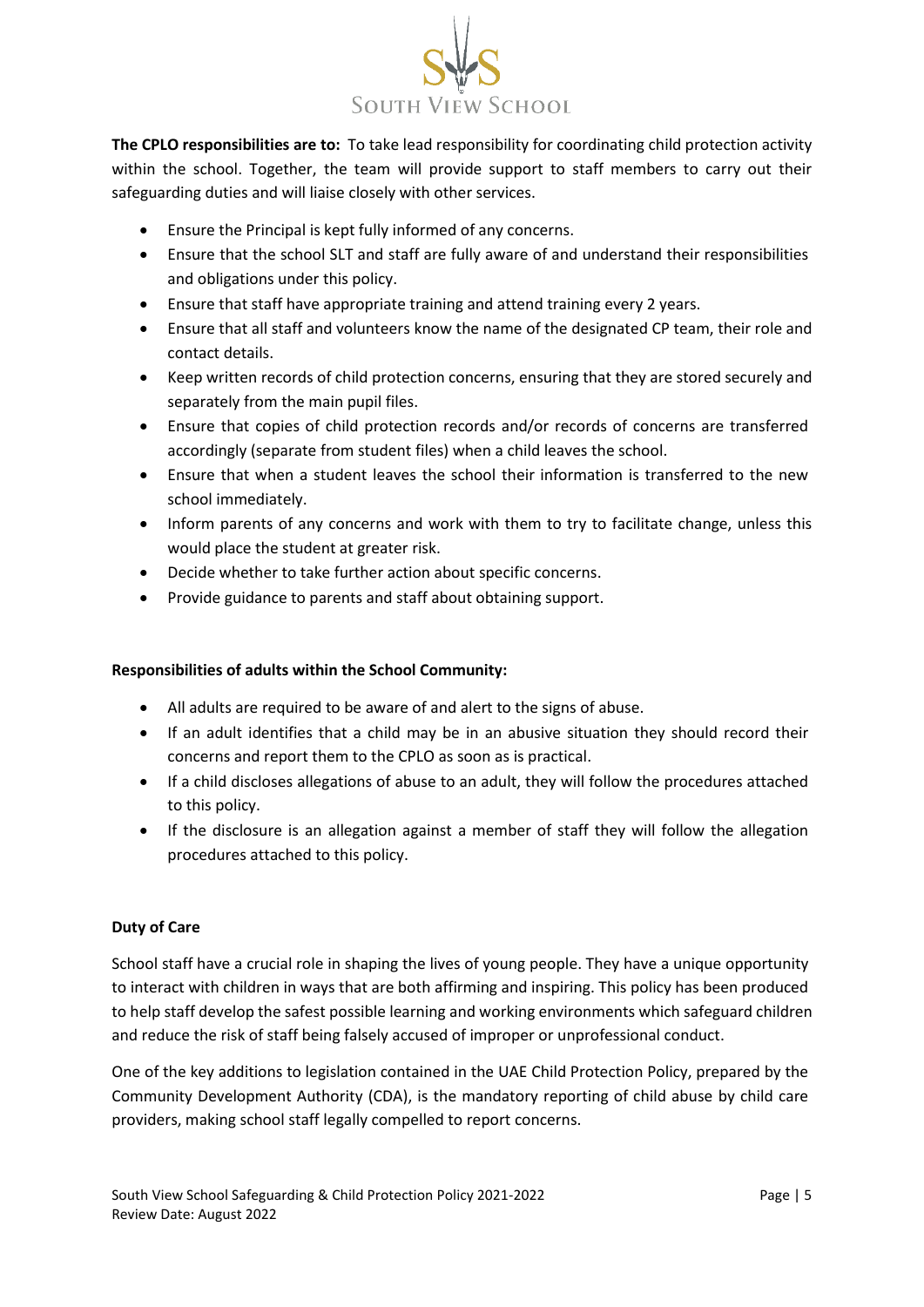

### **This means that adults should:**

- Understand what child protection and safeguarding means and understand different types of abuse.
- Always act and be seen to be acting in the child's best interests.
- Pay particular attention to incidents of bullying and take immediate action.
- Have thorough knowledge of South View School Bullying Policy and Child Protection Policy.
- Avoid any conduct that would lead any reasonable person to question their motivation and intent.

#### **Our Role in the Prevention of Abuse**

In accordance with Working Together 2018, the school recognises the need to safeguard children from:

- neglect
- emotional abuse
- physical abuse
- sexual abuse

In addition, the school are alert to the need to safeguard children in specific circumstances as defined within Keeping Children Safe in Education 2019.

Our safeguarding policy cannot be separated from the general ethos of the school, which should ensure that children are treated with respect and dignity, taught to treat each other with respect, feel safe, have a voice, and are listened to

### **Types of Abuse**

Abuse can take a variety of forms. The ill treatment or neglect of a child which causes injury, suffering of distress is abuse. A child may suffer or be at risk of suffering from one or more types of abuse. Abuse may take place on a single occasion or it may occur repeatedly over time. Abuse of children has been internationally defined in the following categories:

### **Physical abuse**

Physical abuse is the deliberate physical injury to a child or the willful, neglectful failure to cause physical injury or suffering. It may involve hitting, shaking, throwing or treatment that can cause actual bodily harm. Fictitious illness by proxy may also be considered as abuse.

### **Emotional abuse**

Emotional abuse is the persistent emotional ill treatment of a child such as to cause severeand persistent adverse effects on the child's emotional development. It may involve conveying to the child that they are worthless or unloved, inadequate or valued only insofaras they meet the needs of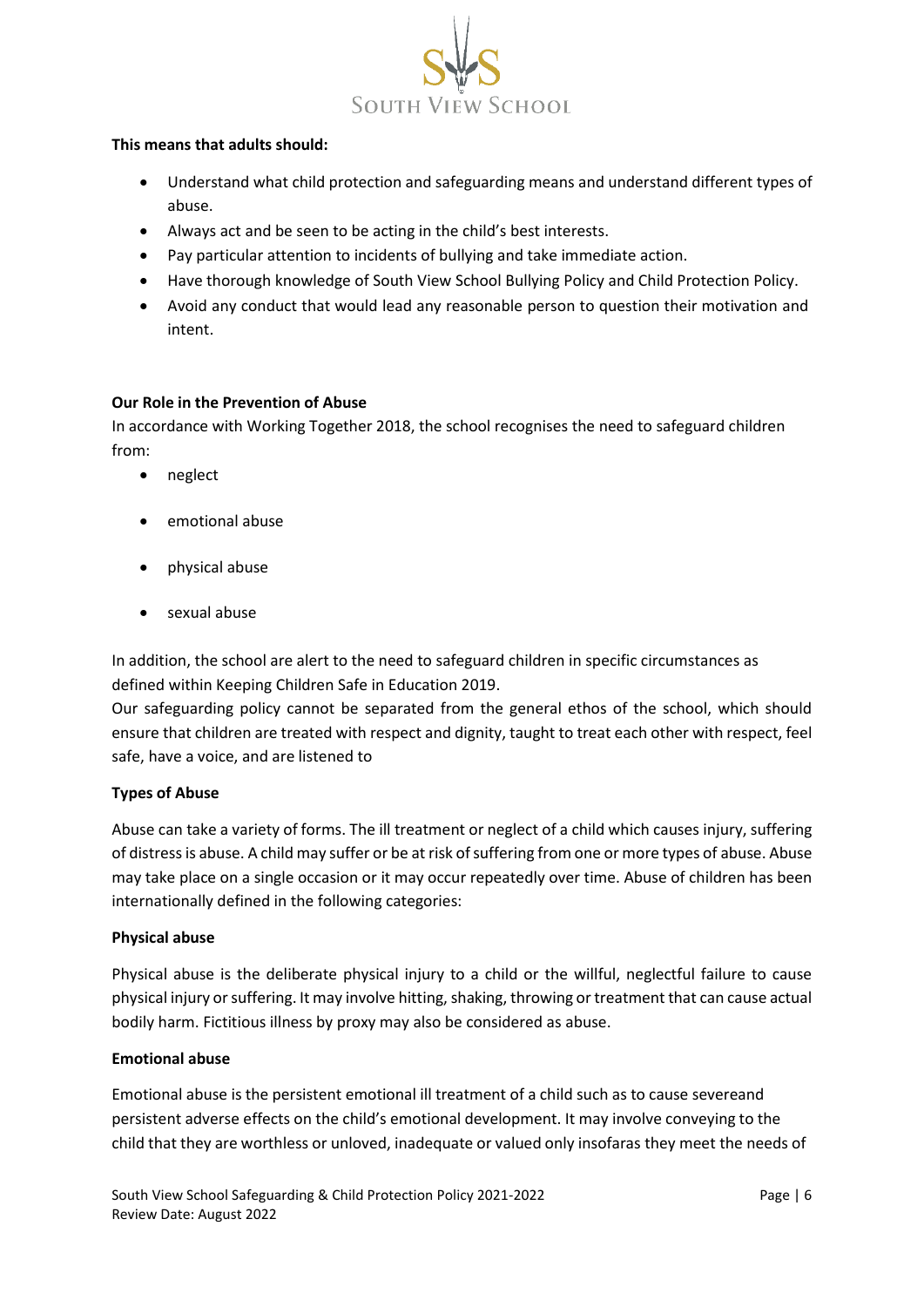

another person. It may feature age or developmentally inappropriate expectations being imposed on the child. It may involve causing children tofeel frightened or in danger, or the exploitation or corruption of children. Domestic abuse,adult mental health problems and parental substance misuse may expose children to emotional abuse.

#### **Sexual abuse**

Sexual abuse involves forcing or enticing a child to take part in sexual activities, whether ornot the child is aware of what is happening. The activities may involve physical contact, including penetrative or non-penetrative acts. They may include non-contact activities, suchas involving children in looking at or in the production of pornographic material, watching sexual activities or encouraging children to behave in sexually inappropriate ways.

#### **Neglect**

Neglect is the persistent failure to meet the child's basic physical and/or psychological

needs, likely to result in significant harm. It may involve a parent or carer failing to provideadequate food, shelter or clothing, failing to protect the child from physical harm or danger,failing to ensure access to appropriate medical care or treatment, lack of stimulation or lackof supervision. It may also include a failure to respond to a child's basic emotional need.

*Neglect is the failure to act in response to need.*

#### **Bullying**

Bullying may be defined as deliberately hurtful behaviour, usually repeated over a period oftime, where it is difficult for those being bullied to defend themselves. It may take many forms, but the three main types are physical (e.g. hitting, kicking, theft), verbal (e.g. racist or homophobic remarks, threats, name calling), and emotional (e.g. isolating an individualfrom the activities and social acceptance of their peer group).

The damage inflicted by bullying can frequently be underestimated. It can cause

considerable distress to children to the extent that it affects their health and developmentor at the extreme end, cause them significant harm (including self-harm). All settings in which children are provided with services or are living away from home should have in place rigorously enforced anti bullying strategies.

### **Signs of abuse**

Recognising child abuse is not easy. It is not the responsibility of school staff to decidewhether or not child abuse has taken place or if a child is at significant risk. It is the responsibility and duty of those working with and caring for children to act in order thatthe appropriate agencies can investigate and take any necessary action to protect a child.

• Many forms of abuse do not leave physical signs.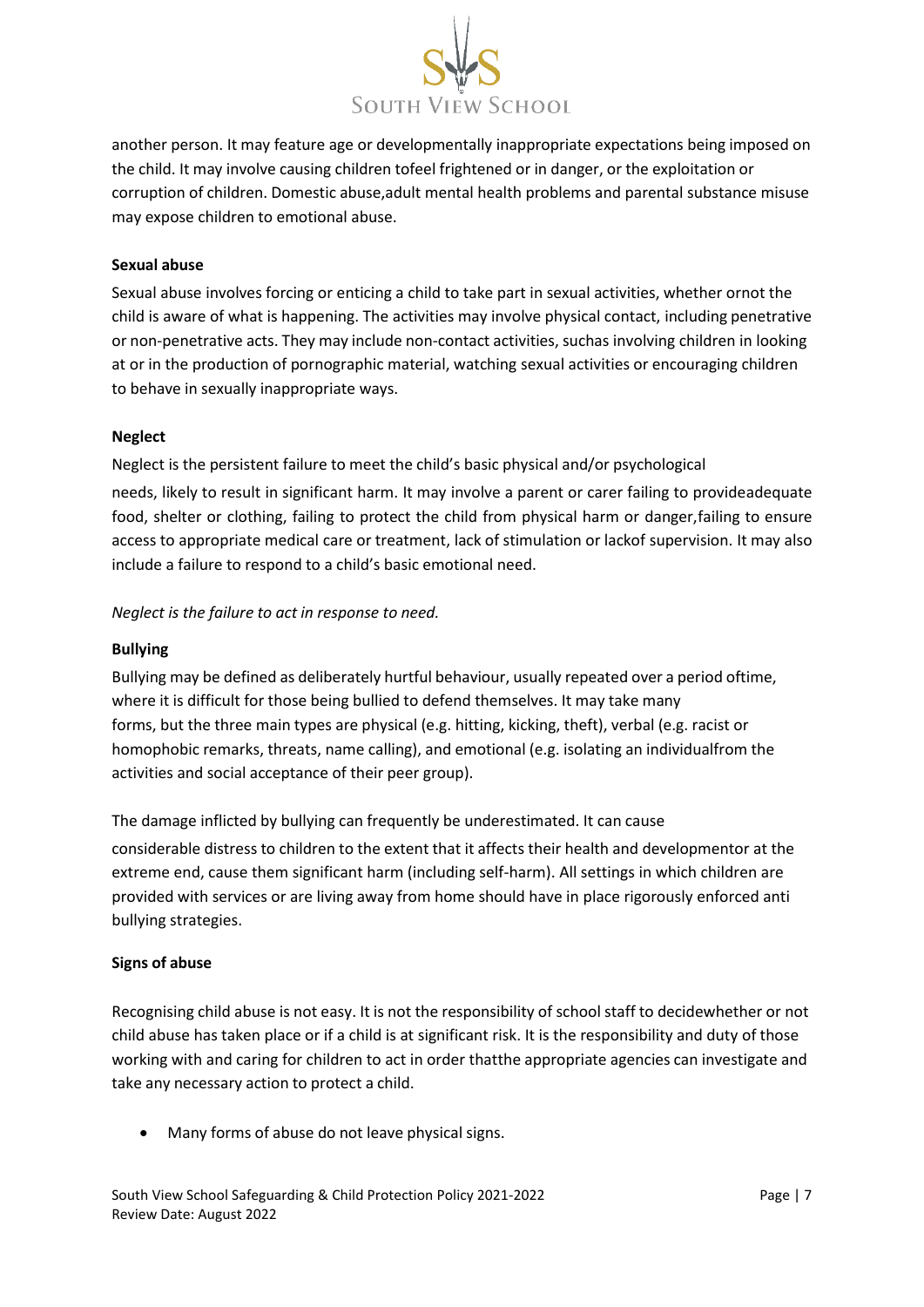

- Many signs of sexual abuse do not leave physical evidence.
- Forensic evidence can disappear within a short period of time.
- Sexually abused children can suffer physical injury.
- Children of all ages, able bodied, disabled, children with or without a learning disability,boys and girls from all races, cultures and classes are abused.
- Young people's unhappiness and distress can often be witnessed in their behaviour.

*Refer to: Appendix 1 - Identifying signs of child abuse.*

### **Children Volunteering Information**

If a child volunteers information to a member of staff it may be done obliquely, rather thandirectly e.g. through play, drawings etc. Children will talk about their concerns and problems to people they can trust.

**The role of the member of staff or volunteer hearing this is to listen but not undertake any investigation of the existing or potential abuse. This is the role of thechild protection agencies.**

*Refer to: Appendix 2 - What to do if a child confides in you.*

Legal action against a perpetrator can be seriously damaged by any suggestion that thechild's words have been influenced in any way by the person they told.

### **Child Protection/Safeguarding Procedures**

The prime concern at all stages must be the safety and interests of the child. Legal and regulatory requirements are necessary for guidance on best practice in safeguarding of children. UNICEF explains safeguarding as "taking all reasonable measures to ensure thatthe risks of harm to children's welfare is minimised; and where there are concerns about children and young people's welfare, taking appropriate action to address those concerns". The following procedures should be read in conjunction with the flow chart (Appendix 9). If a member of staff suspects abuse e.g. through physical injury etc. they must:

- 1. Make a full and accurate record of their concerns using the 'Cause for Concern' form.
- 2. Give the 'Cause for Concern' form directly to the CPLO or DDSL including skin maps if necessary.
- 3. Consider if there is a requirement for immediate medical intervention and if so assistance must be called for.

*The records must be signed and dated by the author. Once received, CPC forms will only be viewed by the DSLs and, where appropriate, Heads of School and the Principal. The CPC form is a confidential*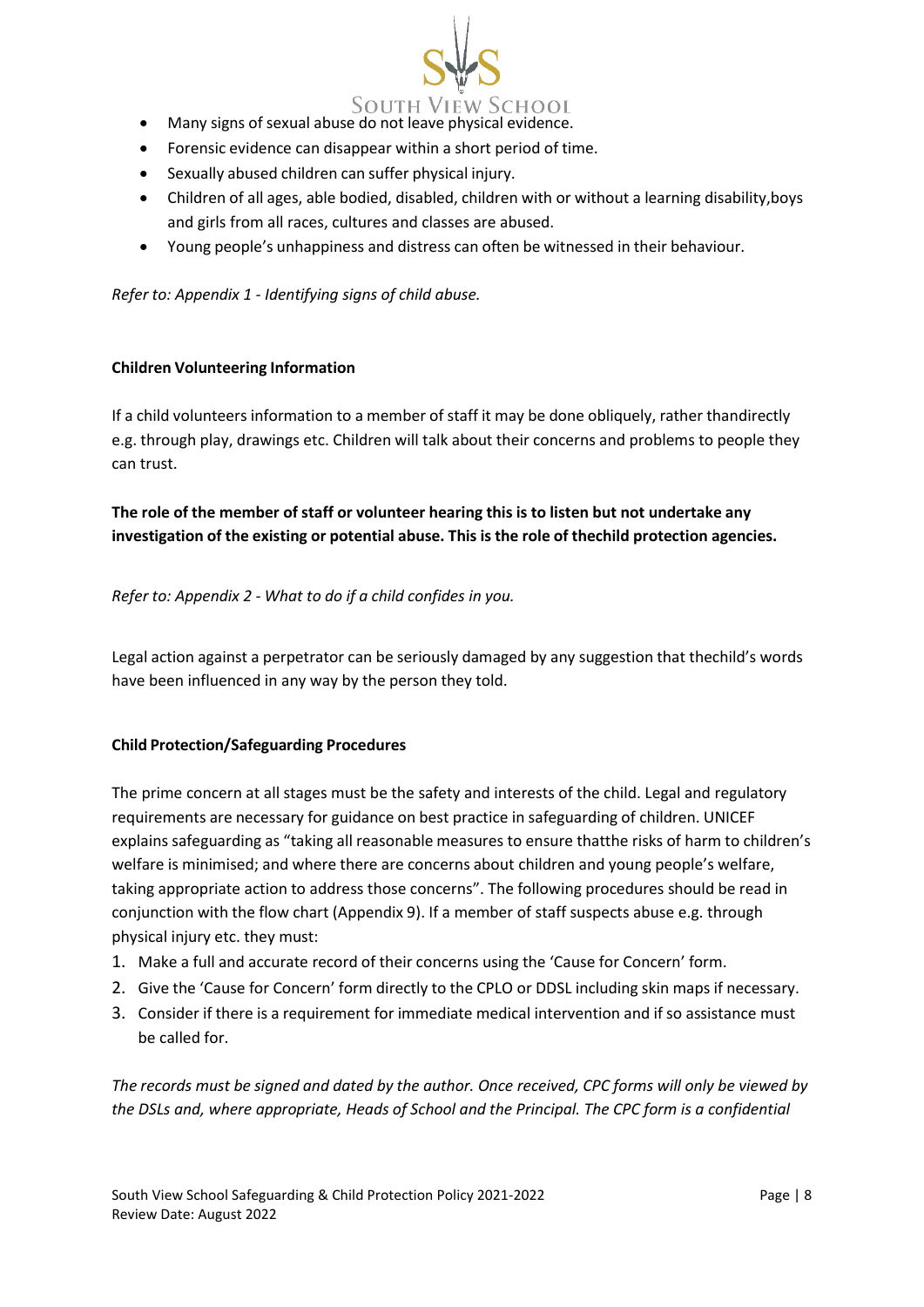# Victory Heights Primary School Safeguarding & Child Protection Policy

*document that will be kept separately to the persons school file in a place only the DSLs have access to.*

*Refer to C4C form (Appendix 6).*

### **Following a report of concerns from a member of staff, the CPLO must:**

1. Decide whether or not there are sufficient grounds for suspecting child abuse, in which case a referral must be made to the Ministry of the Interior Child Protection Centre in Dubai. It is operated by the United Arab Emirates Ministry of the Interior and its mandate isto protect children across the UAE.

2. If there is no risk of harm the CPLO will either actively monitor the situation or seekadvice from the MOI Child Protection Centre.

3. The CPLO must confirm any referrals in writing to the MOI Child Protection Centre, within 24 hours, including the actions that have been taken. The written referral should bemade using the Referral Form attached to this document.

4. If a child is in immediate danger and urgent protective action is required, the policeshould be called using the 999 service. The CPLO should also notify the MOI Child Protection Centre of the occurrence and what action has been taken. The CPLO should seekadvice from the police/MOI Child Protection Centre about informing the parents.

5. Normally the school should try to discuss any concerns about a child's welfare with thefamily and where possible seek their agreement before making a referral to the MOI ChildProtection Centre. However, this should only be done when it will not place the child at increased risk. The child's views should also be taken into account.

6. Where there is doubt or reservations about involving the child's family, the CPLO shouldclarify with the MOI Child Protection Centre whether the parents should be told about the referral and, if so, when and by whom. This is important in cases where police may need toconduct a criminal investigation.

The Child Protection Centre, located in Al Barsha is open between 8 am and 3 pm for dropin services. A member of staff can be contacted 24 hours a day:

Hotline phone number 800988 Mobile phone number 056682011 Email [child@CDA.gov.ae](mailto:child@CDA.gov.ae)

When making a statement it is important to relay the clear facts, any suspicions orallegations and whether or not there has been any contact with the child's family. If the CPLO feels unsure about whether a referral is necessary they can phone MOI Child Protection Centre to discuss concerns and obtain advice. To do so will not constitute a childabuse referral and may well help to clarify a situation.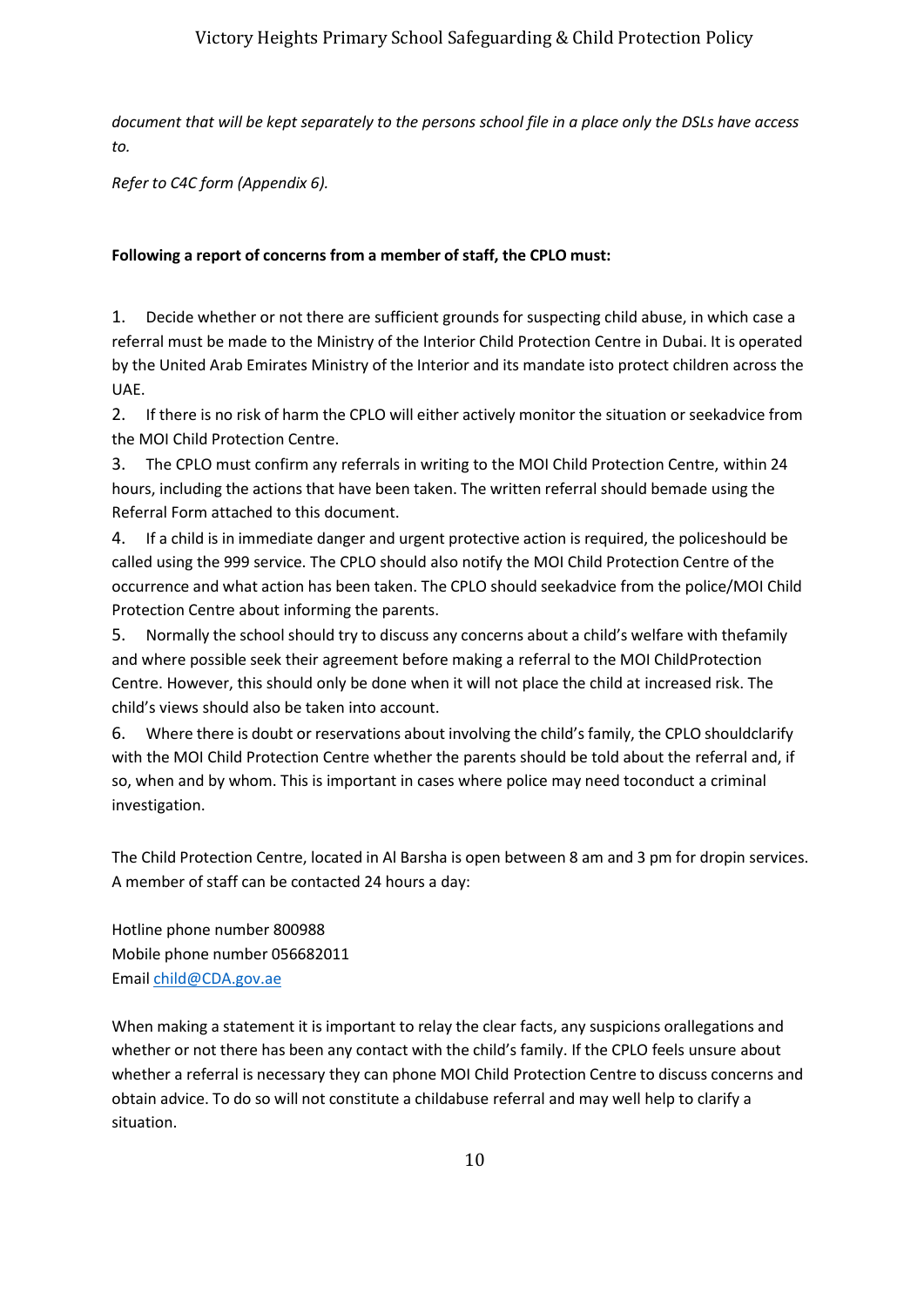## **Transport/Bus policy**

1. On the date assigned by Facilities for the bus rider to start, the child will first be taken home after school. The following day the bus will collect the child at home for pick-up andthen bring that child home for drop-off.

2. Buses are equipped with seat belts and children are instructed to use the seat belts at alltimes when the bus is moving. For smaller children, parents provide a car seat to be used inthe bus. The car seat remains in the bus for the child to use every day.

3. If there is an emergency or crash on the bus, the bus assistants ring the school manager toreport the incident. If the school manager is not available, they ring the emergency school mobile number (residing in the Admin area). The incident is immediately reported to the Principal and then appropriate action is taken.

4. The Facilities team periodically reviews with the Bus Transport company actualbus timings to determine if a more efficient schedule is possible. Any updates to the bus schedule are communicated to parents with a start date for applied changes.

5. The buses are also used to provide transport when there is an off-site school activity. Amember of staff and a bus assistant accompany children when buses are used for an off-siteschool activity. Prior to an off-site school activity, parents are provided with a School Transport Permission Letter. Only children who return this letter to the school with theirdetails and signed permission signature will be allowed on the bus for the off-site school activity. Letters are held in the school department responsible for the off-site school activity. School staff and bus nannies manage bus trips to off-site school activities in the same way as morning collection and afternoon drop-off activities.

### **Emergency Intervention**

When a pupil is in need of urgent medical attention and there is suspicion that abuse mayhave taken place, the CPLO or Principal should take the child to the Accident and Emergency Unit at Rashid Hospital, having first notified the MOI Child Protection Centre.

The CPLO should seek advice about what action the MOI Child Protection Centre will take and on informing the parents, remembering that parents should normally be informed thata child requires urgent hospital attention. If the suspected abuse is sexual then the medicalexamination should be delayed until the MOI Child Protection Centre and/or the police canliaise with the hospital, unless the needs of the child are such that medical attention is the priority. If a decision is made not to inform the parents there must be a responsible adult with the child at all times, whether from the school, MOI Child Protection Centre or police.

## **When dealing with allegations against staff, directors or volunteers:**

• Report any concerns about the conduct of any member of staff or volunteer to thePrincipal as soon as possible and within 24 hours.

• If an allegation is made against the Principal, the concerns need to be raised with thelocal Education Authority as soon as possible and within 24 hours.

In either event the MOI Child Protection Centre should be contacted on 800988.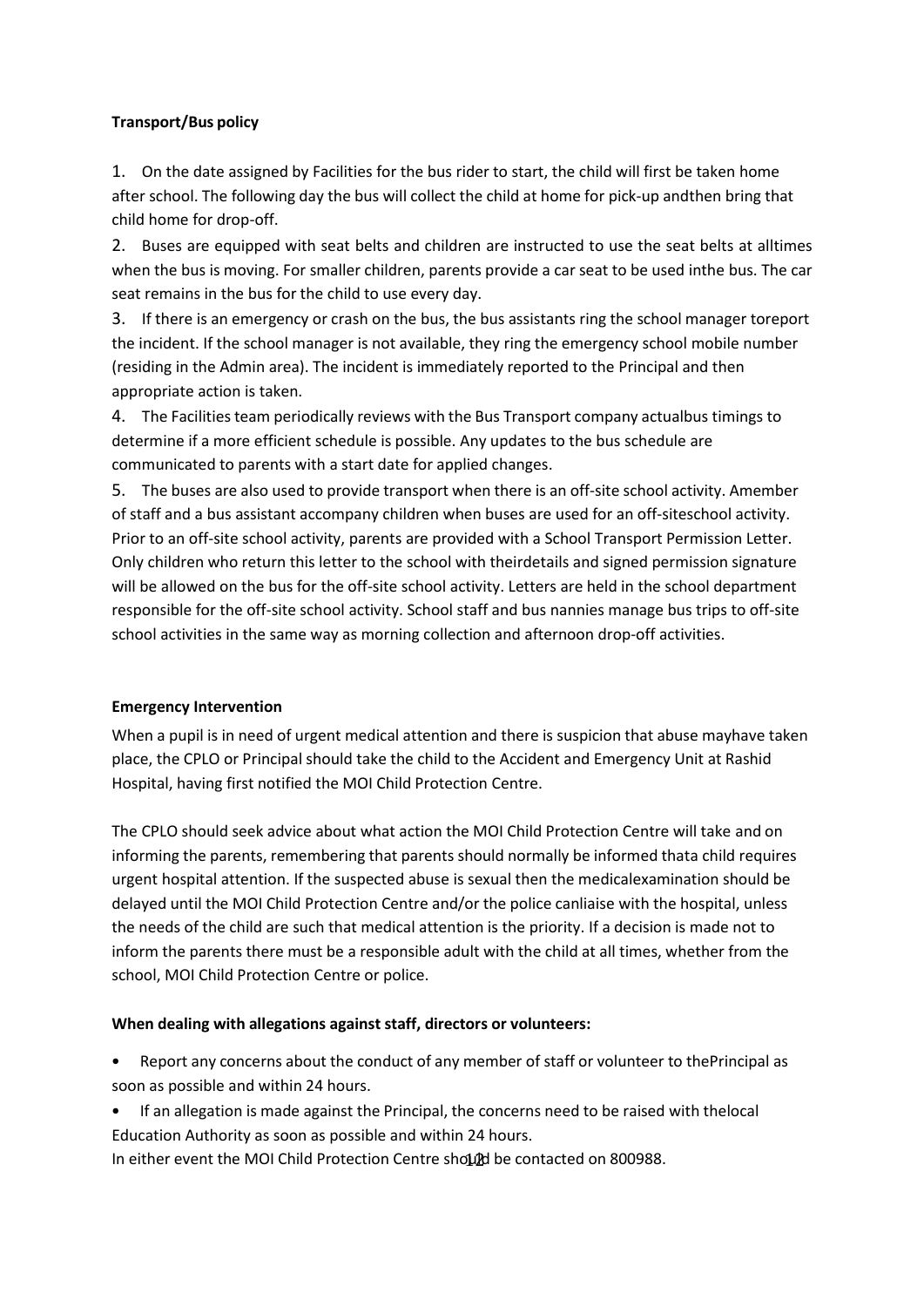### **Safe Working Practice**

All staff and volunteers should aim to be positive role models to students by behaving in arespectful, mature, safe, fair and considered manner thereby protecting themselves and their pupils.

It is important to ensure that you:

- Work in an open and transparent way, avoiding actions that would lead a reasonableperson to question your motivation and intentions.
- Dress appropriately for your role.
- Are aware of personal space, any physical contact should be professional.
- Understand your position of power and influence over children and not misuse it in anyway.

This includes and is not limited to:

- a) accepting regular gifts from children.
- b) giving personal gifts to children.
- Recognise your influence and do not engage in activities out of school that mightcompromise your position within school.
- Do not seek to establish social contact with pupils outside of school. This includes theuse of emails, texts and other messaging systems including social networking sites.
- Leave glass panels on doors uncovered, it is important that actions are seen.
- Talk to the Principal if you feel there is a difficult issue with a particular student or class.Ensure that you have parental permission to take photographs and ensure there is a clear educational aim for any photography or filming.

## **Safeguarding Disabled Children**

There is a wealth of research based evidence to support the view that children with disabilities are more vulnerable to maltreatment or abuse and neglect. Therefore knowingand understanding the link between disability and child abuse and neglect is an importantstep towards planning targeted and appropriate prevention intervention strategies. Safeguarding children with disabilities is the same as safeguarding their non-disabled peershowever it requires high standards of practice, increased awareness and support for children and their families.

*Refer to Appendix 3 Guidance on toileting needs.*

### **Child Protection Vetting**

responsibilities and are confident about carrying the मी out.Staff, pupils and parents should feel secure South View School strongly recognises the need for vigilant awareness of childprotection issues. It is important that all staff have appropriate induction and training to fully understand their roles and